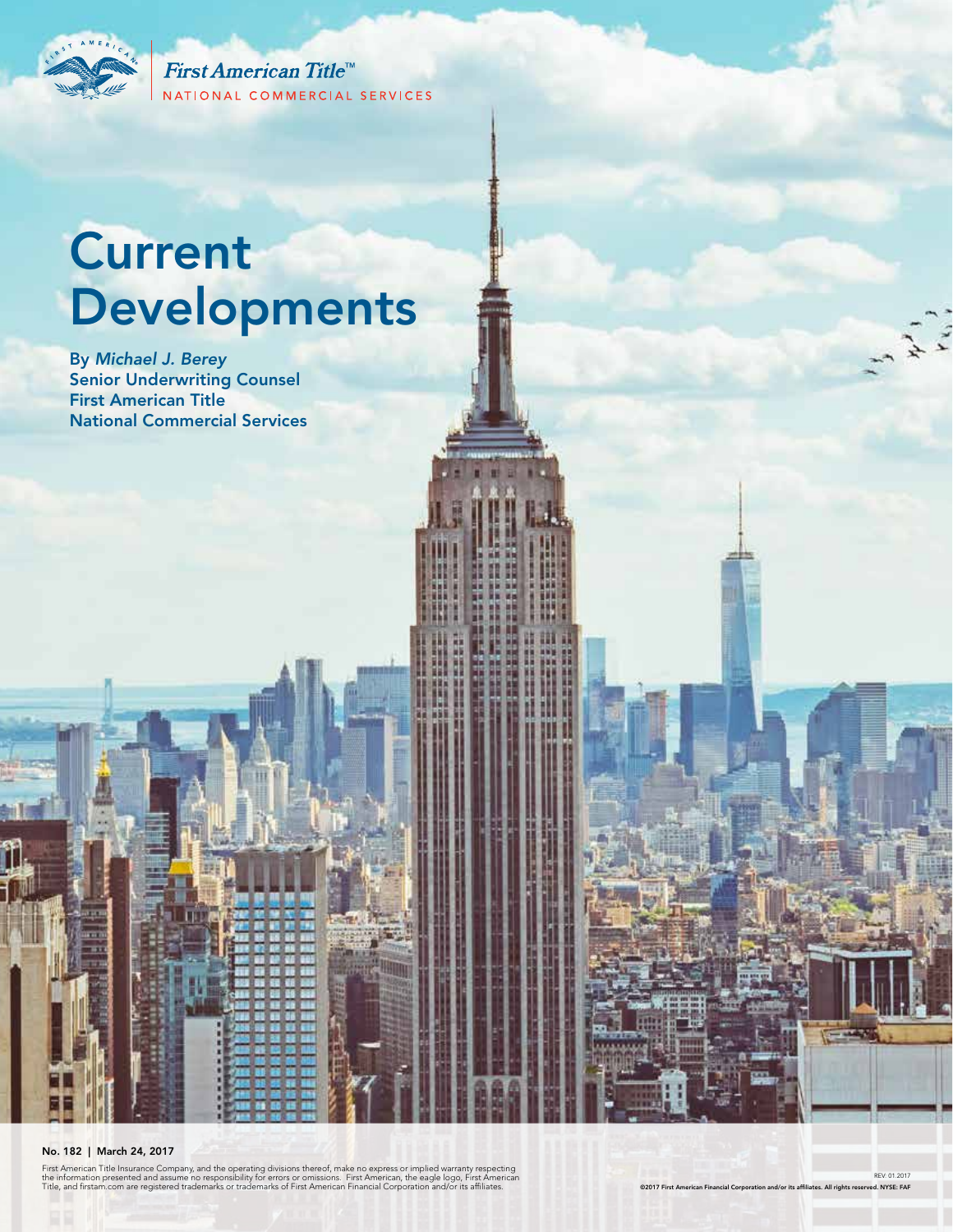# **Cybersecurity**

New York State's Department of Financial Services has issued 23 NYCRR 500, "Cybersecurity Requirements for Financial Services Companies", requiring that "[e]ach Covered Entity shall maintain a cybersecurity program designed to protect the confidentiality, integrity and availability of the Covered Entity's Information Systems" and setting forth requirements for such programs. A Covered Entity is "any Person operating under or required to operate under a license, registration, charter, certificate, permit, accreditation or similar authorization under the Banking Law, the Insurance Law or the Financial Services Law". Part 500 of 23 NYCRR is posted at http://www.dfs.ny.gov/legal/regulations/adoptions/dfsrf500txt.pdf.

## Financial Crimes Enforcement Network ("FinCEN")

As reported in Current Developments, on January 13, 2016 FinCEN issued Geographic Targeting Orders ("GTOs") requiring "certain U.S. title insurance companies to identify the natural persons behind companies used to pay 'all cash' for high-end residential real estate in the Borough of Manhattan in New York City, New York, and Miami-Dade County Florida". On July 22, 2016, FinCEN issued an Order extending the requirements to include real estate in Bexar County, Texas, Broward and Palm Beach Counties in Florida, The Boroughs of Brooklyn, Queens, the Bronx and Staten Island in New York City, and Los Angeles, San Diego, San Francisco, San Mateo and Santa Clara Counties in California. The GTOs, as previously extended, would have expired on February 23, 2017. FinCEN has extended the requirements for one hundred eighty days beginning February 24. FinCEN's news release is posted at https://www.fincen.gov/news/news-releases/fincen-renews-real-estate-geographic-targeting-orders-identify-high-end-cash.

## Land Under Water/Zoning

Section 42-55 of the Zoning Resolution of the City of New York regulates the placement of signs, including advertising signs, near designated arterial highways. Subsection (d) permits, in certain cases, signs to be located along designated arterial highways "within one-half mile of any boundary of the City of New York". The Buildings Department reversed its prior approval of a permit for the placement of an outdoor advertising sign. The Board of Standards and Appeals denied the Petitioner's appeal of that determination, An Action commenced under CPLR Article 78 ("Proceeding against body or officer") was dismissed by the Supreme Court, New York County. The Appellate Division, First Department, affirmed the lower court's ruling, holding that the Board of Standards and Appeals of the City of New York "rationally determined that the United States Bulkhead Line running along the Bronx shoreline of the Harlem River does not constitute a 'boundary of the City of New York' within the meaning of New York City Zoning Resolution Section 42-55(d)…" Matter of Take Two Outdoor Media LLC v. Board of Standards and Appeals of the City of New York, 2017 NY Slip Op 00593, decided January 31, 2017, is reported at 146 AD3d 715 and is posted at http://www.nycourts.gov/reporter/3dseries/2017/2017\_00593.htm.

# Legal Opinions

Borrower's counsel's legal opinion, addressed to the lender, stated that "[t]he execution and delivery of the Loan Documents, to my knowledge, after due inquiry, will not violate, conflict with, result in the breach of or constitute a default under any contract, [or] agreement" to which the borrower or the guarantor is a party. However, when the borrower previously purchased the property its principal executed a letter agreement conditioning the right to refinance the property on there being "unencumbered equity" of \$2,000,000. Although it was represented to the lender that the price paid by the borrower for the property in 2005 was \$6,900,000, the price paid to the seller was \$1,900,000 in cash and \$5,000,000 preferred equity in the borrower. The actual value of the property was \$1,900,000; the loan to the borrower was \$6,600,000.00. An independent appraisal of the property was not obtained by the lender prior to the loan closing and it had not undertaken any due diligence. Borrower's counsel represented the seller on the Borrower's purchase of the property and signed the letter agreement as seller's counsel.

The Borrower defaulted on the loan; the lender discovered the facts recited above, and sued the Borrower's counsel for fraud. It sought to amend its complaint to add a cause of action for negligent misrepresentation. The Supreme Court, New York County, denied the motion to amend and granted the Defendant's motion to dismiss the complaint. The Appellate Division, First Department reversed the lower court's dismissal of the complaint. According to the Appellate Division, "whether plaintiff was justified in relying on Noto's opinion letter is a

reprinted without written permission obtained in advance from First American Title.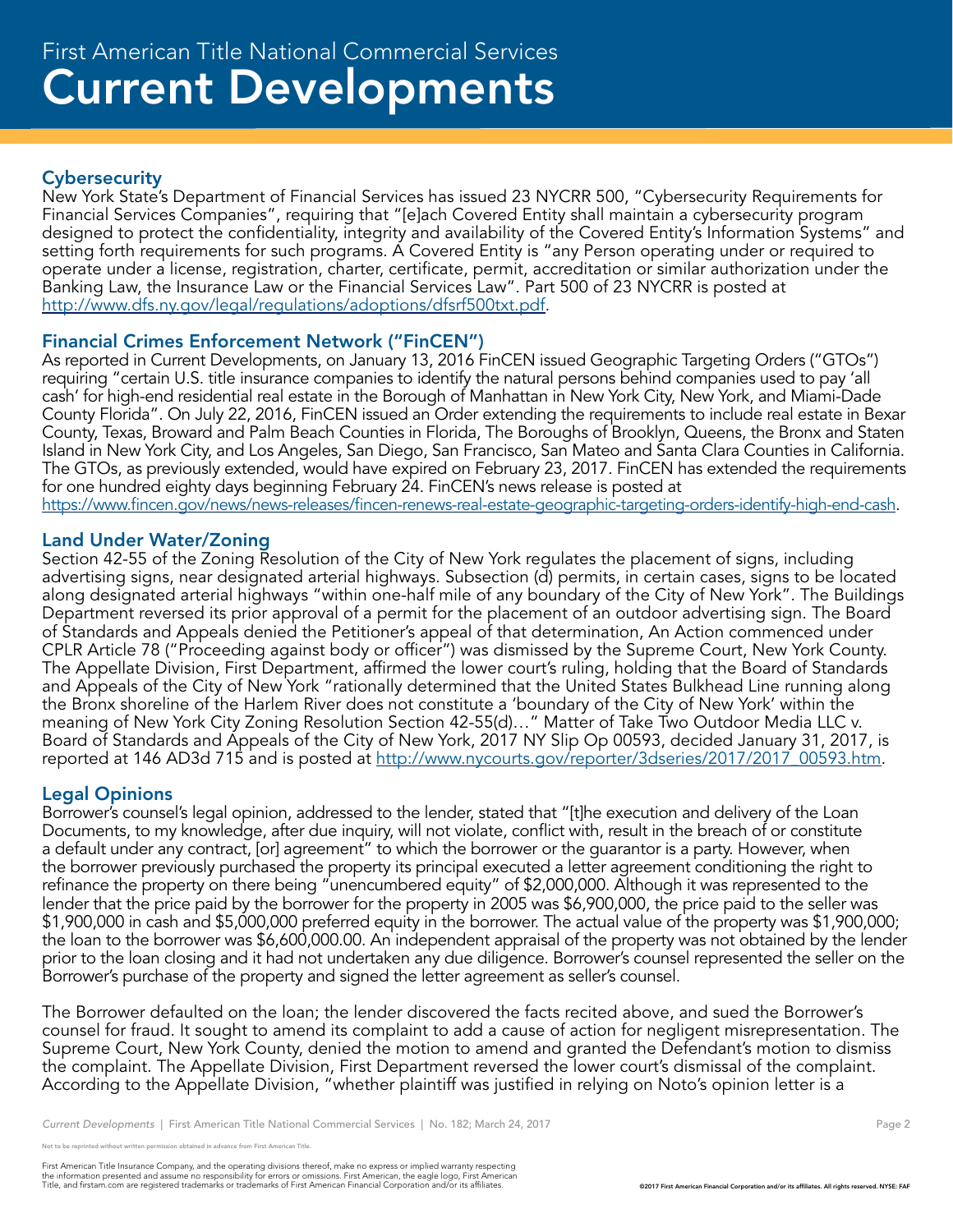# Current Developments First American Title National Commercial Services

question for the trier of fact". The Appellate Division also granted the Plaintiff's motion to amend its complaint. The "plaintiff's allegations that Noto prepared the opinion letter at its request, provided the letter to plaintiff, and did so understanding that plaintiff would rely upon it in making the loan at issue, were sufficient to plead a privitylike relationship for purposes of its claim in the proposed amended complaint of negligent misrepresentation". Remediation Capital Funding LLC v. Noto, 2017 NY Slip Op 01119, decided February 10, 2017, is reported at http://www.nycourts.gov/reporter/3dseries/2017/2017\_01119.htm.

## Limited Liability Company

Under a limited liability company's operating agreement, a member owning "more than 50% in Membership Interest may transfer all, or any portion of, or any interest in, the Membership Interest owned by the Member". In addition, "upon the occurrence of an Involuntary Withdrawal [including the death of a Member], other than for Cause, the successor of the Withdrawn Member shall thereupon become an Interest Holder but shall not become a Member" and, within 180 days of the date of an involuntary withdrawal, the surviving member "shall pay the successor Interest Holder the Net Book Value per unit of his Interest".

The member holding a 70% membership interest died and his Will bequeathed his membership interest to a living trust. The surviving member commenced an Action seeking a declaration that the Executor of the decedent's estate was obligated under the Operating Agreement to sell the 70% membership interest to him at net book value.

The Supreme Court, Monroe County, denied motions for summary judgment, holding that there were issues of fact as to the decedent's intent. The Appellate Division, Fourth Department, reversed, granting the Plaintiff's cross-motion for summary judgment, holding that the Estate of the deceased member must transfer the decedent's interest in the company to the other member at net book value. According to the Appellate Division, provisions of the operating agreement "allow the owner of a majority interest to transfer all or some of that interest during his or her lifetime; however, upon that member's death, his or her interest ceases to be a membership interest at the time it passes to his or her successor, who is then obliged to sell the interest back to [the Plaintiff] at net book value". Maven Technologies, LLC v. Vasile, 2017 NY Slip Op 00840, decided February 3, 2017, is reported at http://www.nycourts.gov/reporter/3dseries/2017/2017\_00840.htm.

#### Mortgage Foreclosures

The Supreme Court, Nassau County, denied the Defendants' motion to stay the foreclosure sale until there was a determination of their request to the Plaintiff for a HAMP modification of their mortgage loan. According to the Court, "'[u]nder New York law, plaintiff is under no obligation to modify the terms of [defendants'] mortgage'… and is only required to negotiate in good faith…Indeed, the relevant statute, 12 USC Section 2605(f) (12 CFR Section 1024.41[a]) 'does not permit injunctive relief'" (citations omitted). Because the title company would not insure the conveyance by the referee to the successful bidder at the foreclosure sale, the Plaintiff moved to set aside the prior foreclosure sale. The Supreme Court granted the motion and remanded the case for a new foreclosure sale. The Court noted that the motion for a stay did not constitute reasonable doubt sufficient to affect the marketability of title. U.S. Bank N.A. v. Rahmaan, 2016 NY Slip Op 32670, decided October 31, 2016, is reported at http://www.nycourts.gov/reporter/pdfs/2016/2016\_32670.pdf.

#### Mortgage Recording Tax

As reported in Current Developments dated November 3, 2016, Chapter 394 of the Laws of 2016, effective September 30, 2016, amended Sections of New York State's General Municipal Law, Public Authorities Law and Tax Law to require that the portion of the mortgage recording tax known as the "Additional Tax" be paid on recording a mortgage to which an Industrial Development Agency is a party in a county in which the Additional Tax applies. Chapter 3 of the Laws of 2017 changed the effective date of Chapter 394 to July 1, 2017. As noted in a Technical Memorandum (TSB-M-17(1)R) issued by New York State's Department of Taxation and Finance dated February 2, 2017, "if the additional mortgage recording tax was paid on an IDA mortgage recorded on or after September 30, 2016, but prior to July 1, 2017, a taxpayer may claim a refund by filing Form MT-15.1…" The Department's Memorandum is posted at https://www.tax.ny.gov/pdf/memos/mortgage/m17\_1r.pdf.

*Current Developments* | First American Title National Commercial Services | No. 182; March 24, 2017 **Page 3** Page 3

not to be reprinted without written permission obtained in advance from First American Title.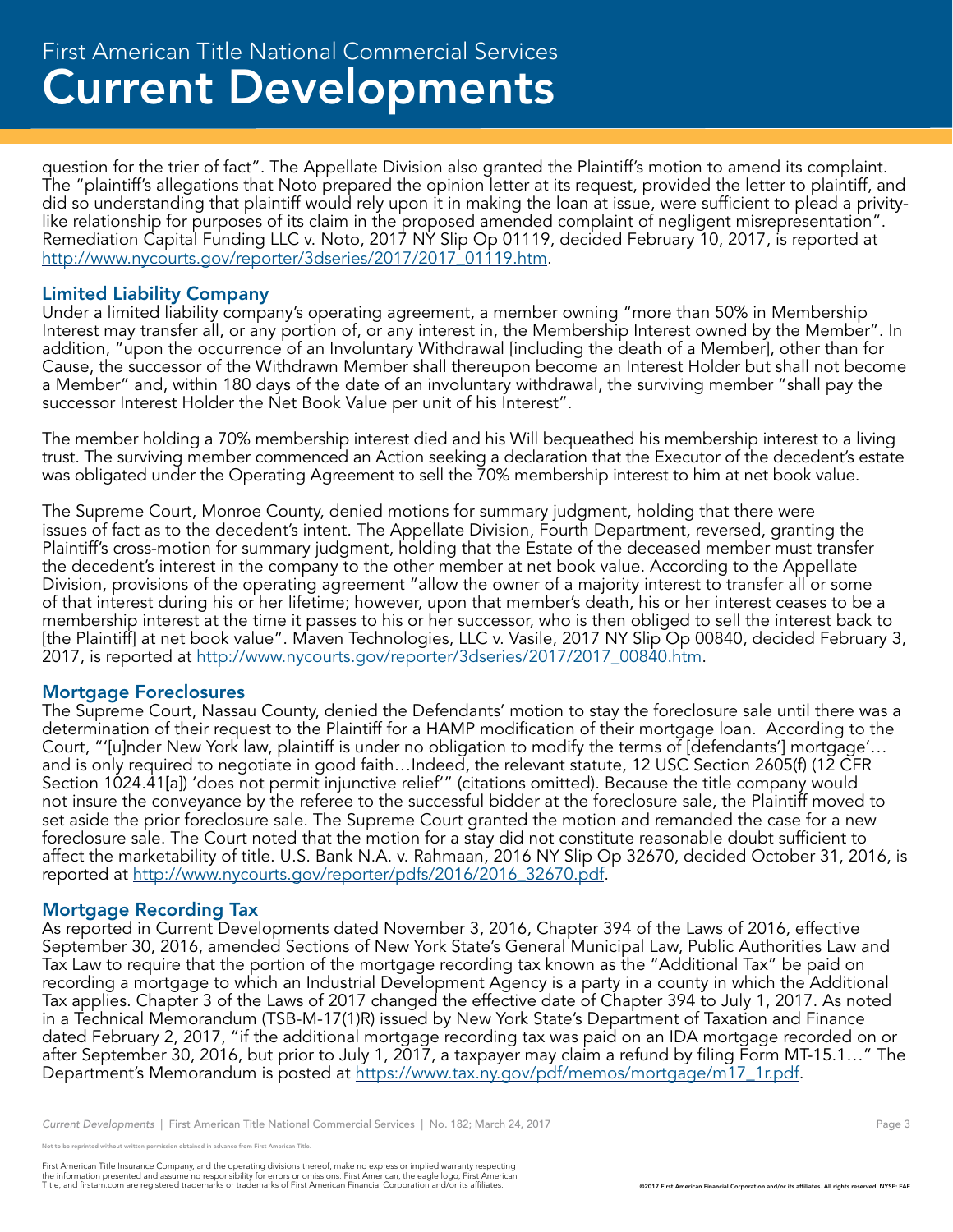# Mortgage Recording Tax/New York State Transfer Tax

New York's Department of Taxation and Finance announced that the interest rate to be charged for the period April 1, 2017 – June 30, 2017 on late payments and assessments of Mortgage Recording Tax and the State's Real Estate Transfer Tax will be 8% per annum, compounded daily. The interest rate to be paid on refunds will be 3% per annum, compounded daily. The notice issued by the Department is posted at https://www.tax.ny.gov/pay/all/int\_curr.htm.

# **Mortgages**

A receiver appointed to windup the business of a corporation entered into a contract to sell the corporation's assets, including real property being foreclosed. The receiver moved for an Order directing that on the sale of the real property he be authorized to deliver to the foreclosing mortgagee's attorney an amount to pay off the mortgage and an estimated amount for interest that would accrue, to be held in escrow. The receiver also requested that the Order provide, to enable the property to be sold, that when the money was paid into escrow the Court, would direct the County Clerk to discharge the mortgage. The Supreme Court, Greene County, granted the receiver's motion, stating that the payment into escrow would be "substitute collateral" for the mortgage.

The Appellate Division, Third Department, reversed the lower court. RPAPL Section 1921 ("Discharge of mortgage") "did not provide [the] Supreme Court with the authority to direct the County Clerk to mark the mortgage as discharged of record". In addition, even if Uniform Commercial Code Section 9-313 ("When possession by or delivery to secured party perfects security interest without filing") applied, "[i]t does not authorize the Supreme Court to substitute plaintiff's collateral…" Further, Business Corporation Law Section 1206 ("Powers of permanent receiver") does not authorize a receiver to dispose of real property free and clear of liens. Krupnick v. Windy Ridge Corporation, 2017 NY Slip Op 01419, dated February 23, 2017, is posted at http://www.nycourts.gov/reporter/3dseries/2017/2017\_01419.htm.

# New York City/Real Estate Taxes

Bills for the real estate taxes payable April 1, 2017 can be obtained on New York City Finance Department's website at http://www1.nyc.gov/site/finance/taxes/property-tax-bills.page.

# NYC Real Property Transfer Tax/Housing Development Fund Company ("HDFC")

As reported in Current Developments dated September 26, 2016, Chapter 264 of the Laws of 2016, effective August 19, 2016, added paragraph 9 to New York City Administrative Code Section 11-2106 ("Exemptions"), allowing for a full or a partial exemption from New York City's transfer tax when real property or an economic interest in an entity owning real property is transferred by or to an HDFC and when real property is transferred to an entity in which a controlling interest is held by an HDFC. New York City's Department of Finance has issued "Claiming a New York City Real Property Transfer Tax Exemption for Transfers to or from Housing Development Fund Companies (HDFC) – Interim Solution for using ACRIS to create NYC-RPT", posted at http://www1.nyc.gov/assets/finance/downloads/pdf/acris/claiming\_nyc\_real\_property\_transfer\_tax\_exemption.pdf.

# NYS Real Estate Transfer Tax/"Reverse" Like-Kind Exchange

The Department of Taxation and Finance issued an Advisory Opinion taking the position that the transfer of real property from an "exchange accommodation titleholder" to a taxpayer as part of a "reverse" like-kind exchange under 26 U.S.C. Section 1031 is not subject to the real property transfer tax. TSB-A-16(2)R, dated December 7, 2016, is posted at https://www.tax.ny.gov/pdf/advisory\_opinions/real\_estate/a16\_2r.pdf.

# Notice of Pendency

The proceeds of a mortgage loan were fraudulently transferred and the existing mortgages were never satisfied. The title insurer which insured the mortgage took the mortgage by assignment in satisfaction of a claim by its insured, and sought an injunction preventing the Defendant, a guarantor of the mortgage loans intended to be paid-off, from transferring any interest in a condominium unit which she owned. Under her guarantee, the Defendant pledged not to convey, transfer or encumber her assets. A notice of pendency was filed.

The Supreme Court, New York County, granted the Plaintiff's motion for an Order granting a three year extension of